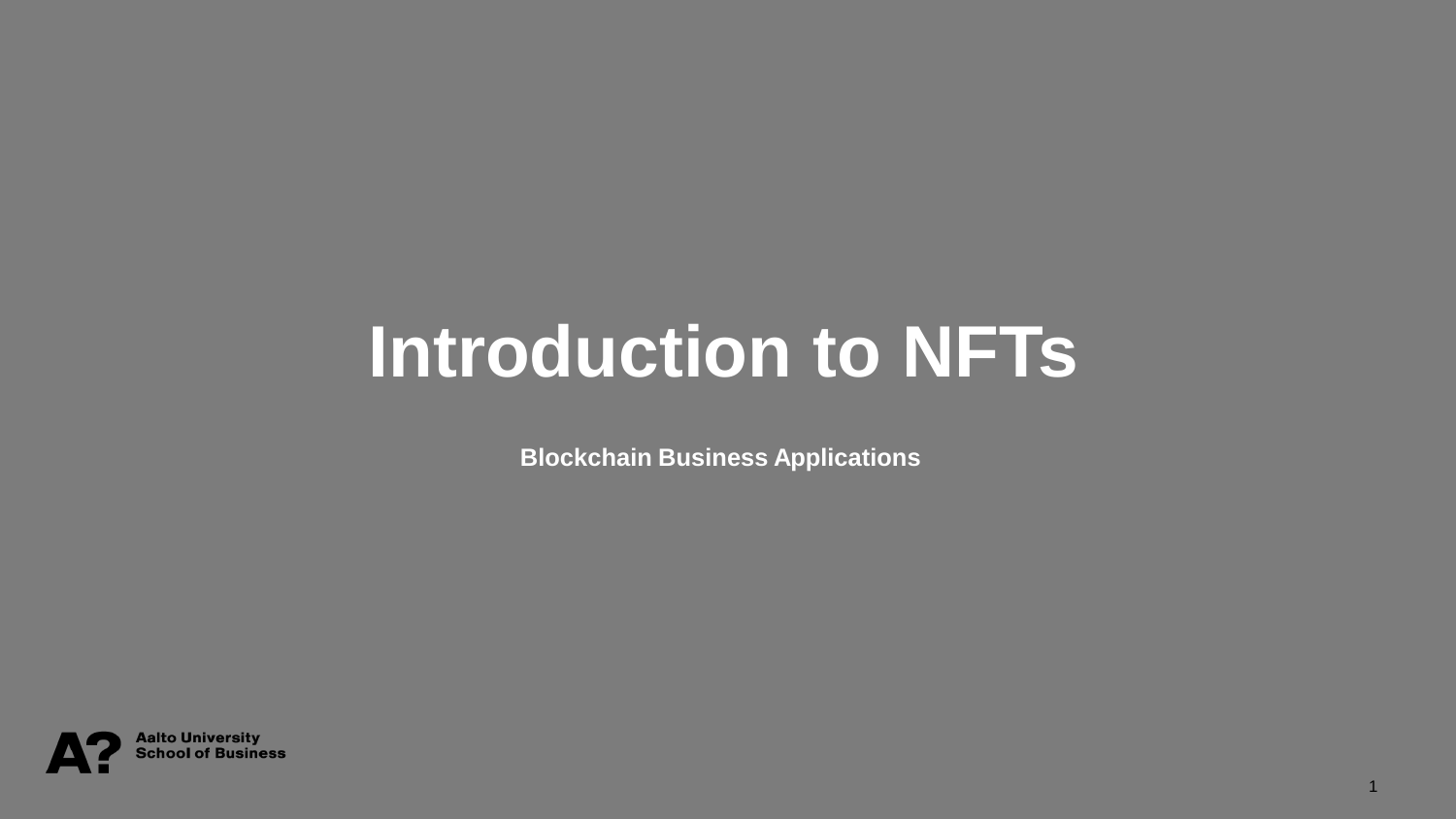# **Introducing NFTs**

- **NFT stands for non-fungible token**
- **Non-fungible** 
	- **Non-interchangeable for other equivalent items/tokens due to unique properties**
	- **Different from fungible tokens like cryptocurrencies/fiat money, which are identical to each other and, therefore, can be traded or exchanged at equivalency**
- **Digital certificates/tokens to represent ownership of any unique real-world object, such as art, music, collectible or video**
	- **Secured by a decentralized blockchain**
	- **Each token has a trackable unique identifier and a verifiable owner**

#### → **No two NFTs are the same and the record of ownership cannot be modified**

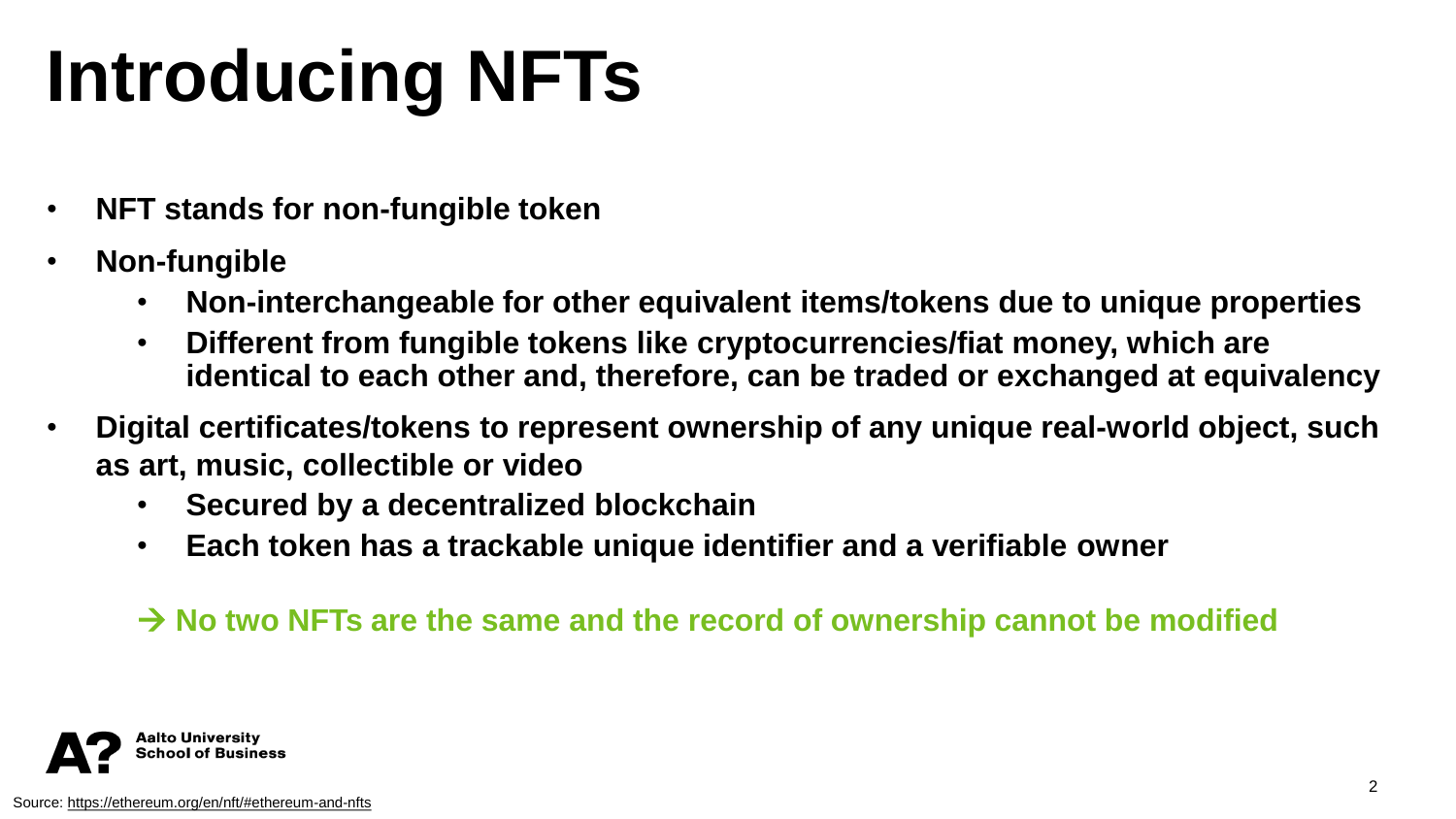# **Examples of NFT use cases**

**Currently NFTs are used especially for digital content, such as artworks and other collectibles**

• **A digital art collage by artist Beeple was sold for price of \$69,3 million in an auction** 

• **The first-ever published tweet was sold for \$2,9 million<sup>1</sup>**

**Other examples of where NFTs could be utilised as a proof of ownership:**

- **In-game items**
- **Event tickets**
- **Domain name**
- **Real estate**
- **Loan collateral <sup>2</sup>**

**Aalto University** School of Business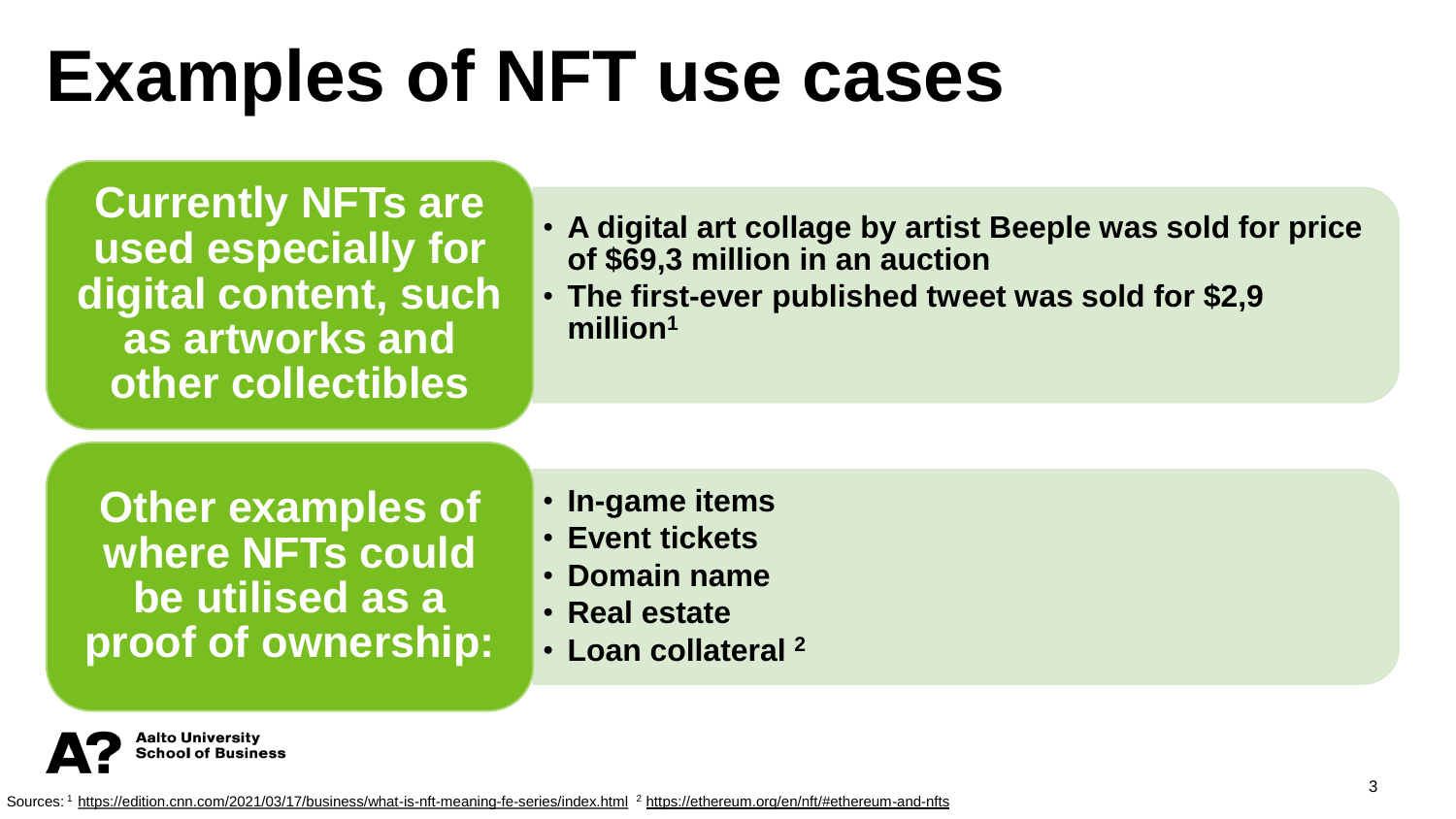# **Benefits of NFTs**

#### **For NFT collectors**

- **Easy to prove ownership and authenticity of your asset**
- **Anyone else cannot manipulate it**
- **You can sell it easily or hold it securely in your wallet**

#### **For NFT creators**

- **Easy to prove you are the creator of the content**
- **You can determine the number of unique NFTs and replicas**
- **You can sell it on any NFT marketplace** → **Not tied to just one platform, no need for intermediates**
- **You can earn royalties every time NFT is sold**

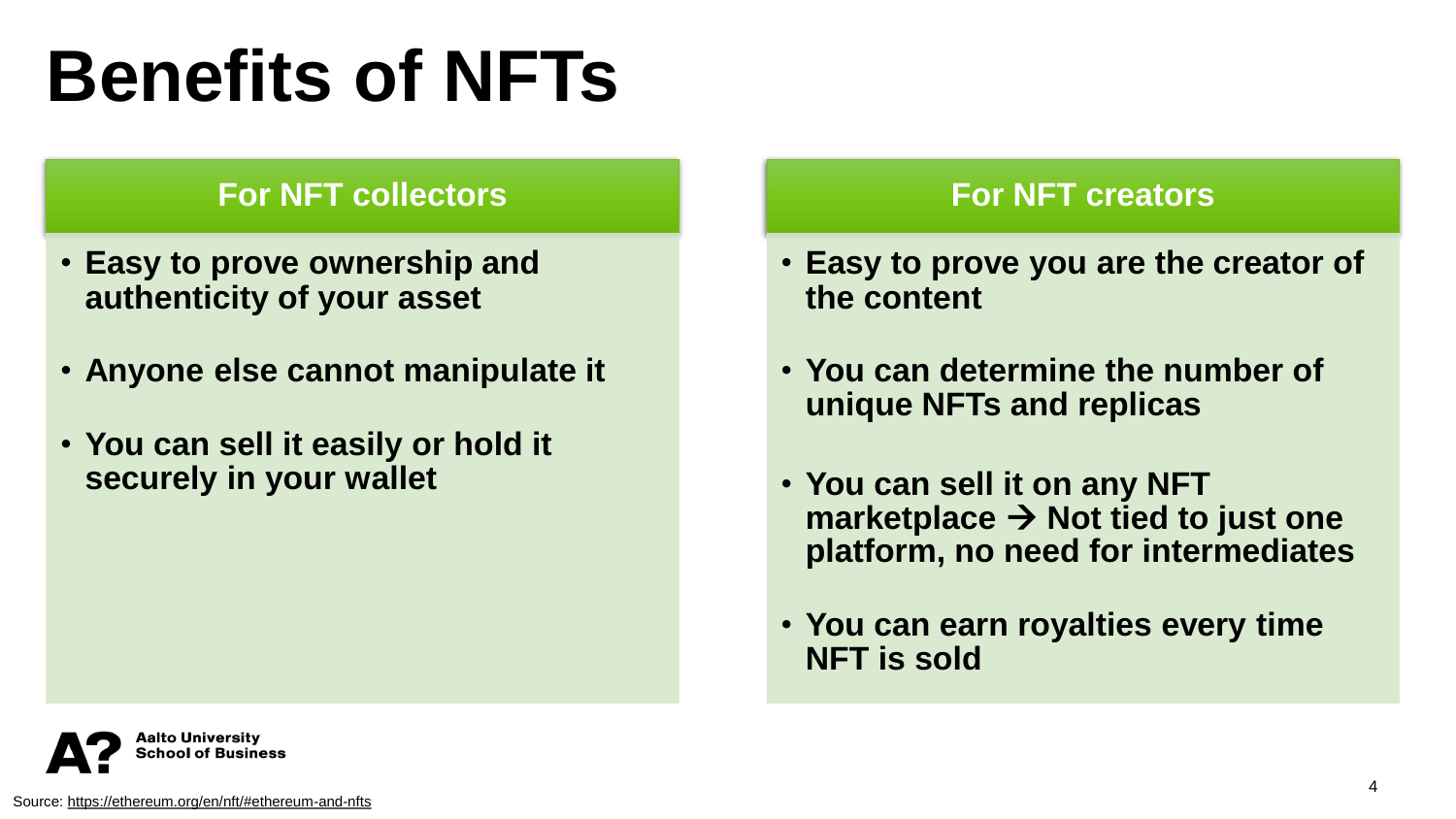### **NFT Marketplaces**

| <b>Marketplace</b>   | <b>Description</b>                                                                                                                                                                                                                                                                     |
|----------------------|----------------------------------------------------------------------------------------------------------------------------------------------------------------------------------------------------------------------------------------------------------------------------------------|
| <b>OpenSea</b>       | World's first and largest NFT marketplace, broad selection of<br>different kinds of NFTs, such as art, music, photography and sport<br>collectables. Accepts over 150 cryptocurrencies as payment.                                                                                     |
| <b>Nifty Gateway</b> | NFT marketplace with verified and curated drops of digital art.<br>Popular among celebrity NFTs and social media. Enables collectors to<br>buy NFTs using Fiat (government-issued currency), which means<br>buyers can make purchases using credit cards instead of<br>cryptocurrency. |
| <b>Mintable</b>      | New marketplace for creating and selling NFTs very easily. Allows<br>creating NFTs from any type of digital file, such as image, gif, video,<br>audio file or text, and adding it to your store. No comprehensive<br>knowledge of NFTs, crypto wallets or blockchains required.        |
| <b>Rarible</b>       | <b>Community-owned marketplace</b> designed to sell both single pieces<br>of art and collections. Popular among sports, gaming, and media<br>brands as well as artists releasing collections of works.                                                                                 |
| <b>Binance NFT</b>   | Large and secure marketplace for any type of NFTs. Seen as one<br>of the most future-proof NFT marketplaces due to its size, scale and<br>low fees.                                                                                                                                    |

**Aalto University School of Business**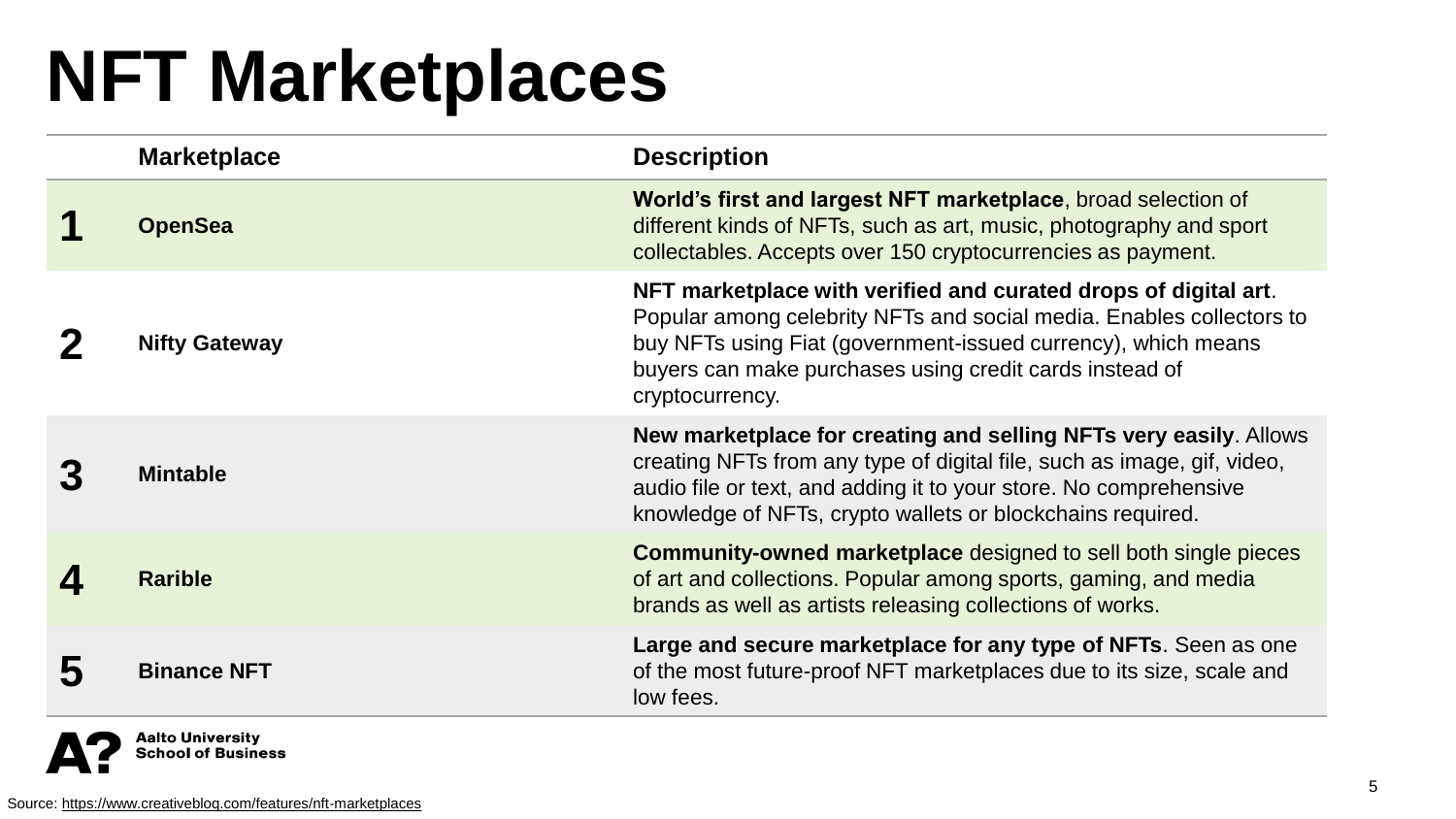### **How to build a successful NFT business**

- **Build a loyal audience for your content**
- **Learn more about NFTs**
- **Choose the right NFT marketplace for you by considering:**
	- **1. Type of NFT you're creating**
	- **2. Which blockchain the marketplace uses**
	- **3. Fees you will have to pay <sup>1</sup>**
- **Mint and sell your content** 
	- **Minting or creating an NFT is how it becomes part of the blockchain. It is required before NFTs can be bought, sold, and traded <sup>2</sup>**



Sources: 1 [https://www.creativebloq.com/features/nft-marketplaces.](https://www.creativebloq.com/features/nft-marketplaces) <sup>2</sup> [https://fortune.com/2022/01/29/artist-burnt-toast-created-nft-art-collection-166-million-sales](https://fortune.com/2022/01/29/artist-burnt-toast-created-nft-art-collection-166-million-sales/)